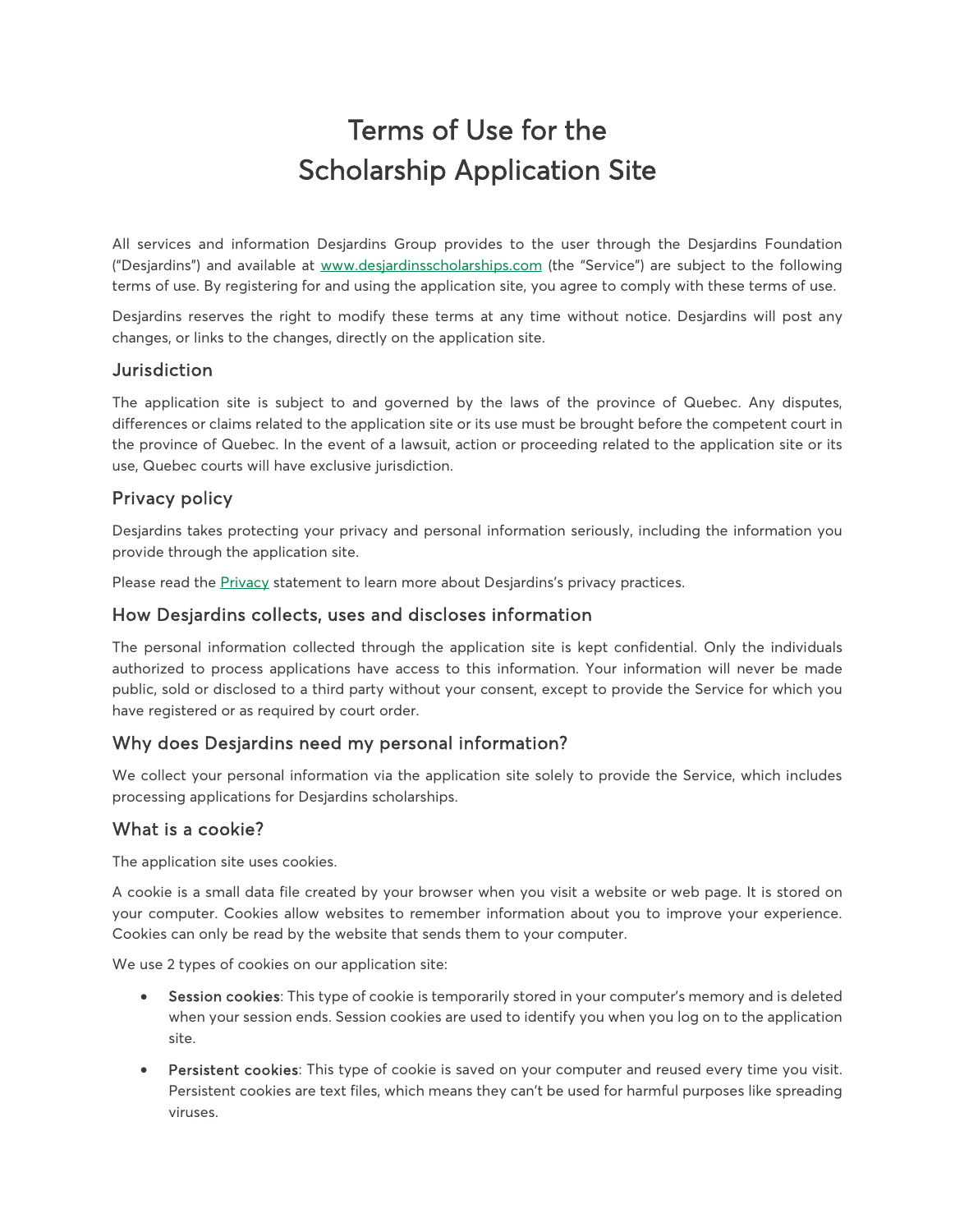# Why does Desjardins use cookies?

We use cookies for the following purposes:

- To provide a secure browsing experience and verify your information. Using cookies means we don't need to save information about you every time you go to a new page. We can also store information about your session to identify you when you're on the application site.
- To remember your settings and preferences. Cookies allow us to remember your preferences, such as your province and preferred language.
- To compile statistics. We use cookies to find out which pages of our application site are most popular, the average number of pages visited, and the average amount of time spent on our site. These statistics are used to help us improve our services.
- To analyze our performance. Cookies help us learn what our users like most and what we may need to change.
- To provide advertising that's relevant to you. We use the data collected to show you online offers and Desjardins advertising on our websites and other websites based on your interests. We also use it for retargeting and remarketing purposes and to limit the number of ads you see.

### Do other websites see my cookies when I'm on the application site?

We sometimes use third-party service providers.

Whether you access our site directly or through an advertisement that redirects you to our site, a cookie is automatically created on your computer. When this happens, web analytics tools (like Google Analytics, Omniture or DoubleClick) and potentially other external advertising servers have access to the cookie, which allows us to provide a better user experience. In some cases, it also lets us track your activity to promote our products. While a unique code in the cookie file allows us to identify you as a user, the cookie doesn't contain your name or address.

Our service providers may also need to collect your IP address or mobile device identifier when you visit a site. This information may be sent to or stored on servers in Canada or elsewhere, such as the United States. Desjardins does not combine information collected by third parties with any information we have about you, but some providers may have to disclose the data they collect to a third party for legal reasons or for data processing purposes. We do not share information that would allow service providers to identify you.

Third-party service providers have their own cookies and privacy policies.

# Can I block cookies while on the application site?

Yes, you can block cookies in your browser, which will also disable the personalization features on our sites.

Blocking cookies may prevent pages on our application site from displaying correctly and some features may not be available.

### What is a web beacon?

A web beacon is a tiny image placed on a website or in an email. It can be used to anonymously track the number of times a user visits a page. Web beacons are invisible and can be found anywhere on our application site or in our ads. Unlike cookies, web beacons are not stored on your computer.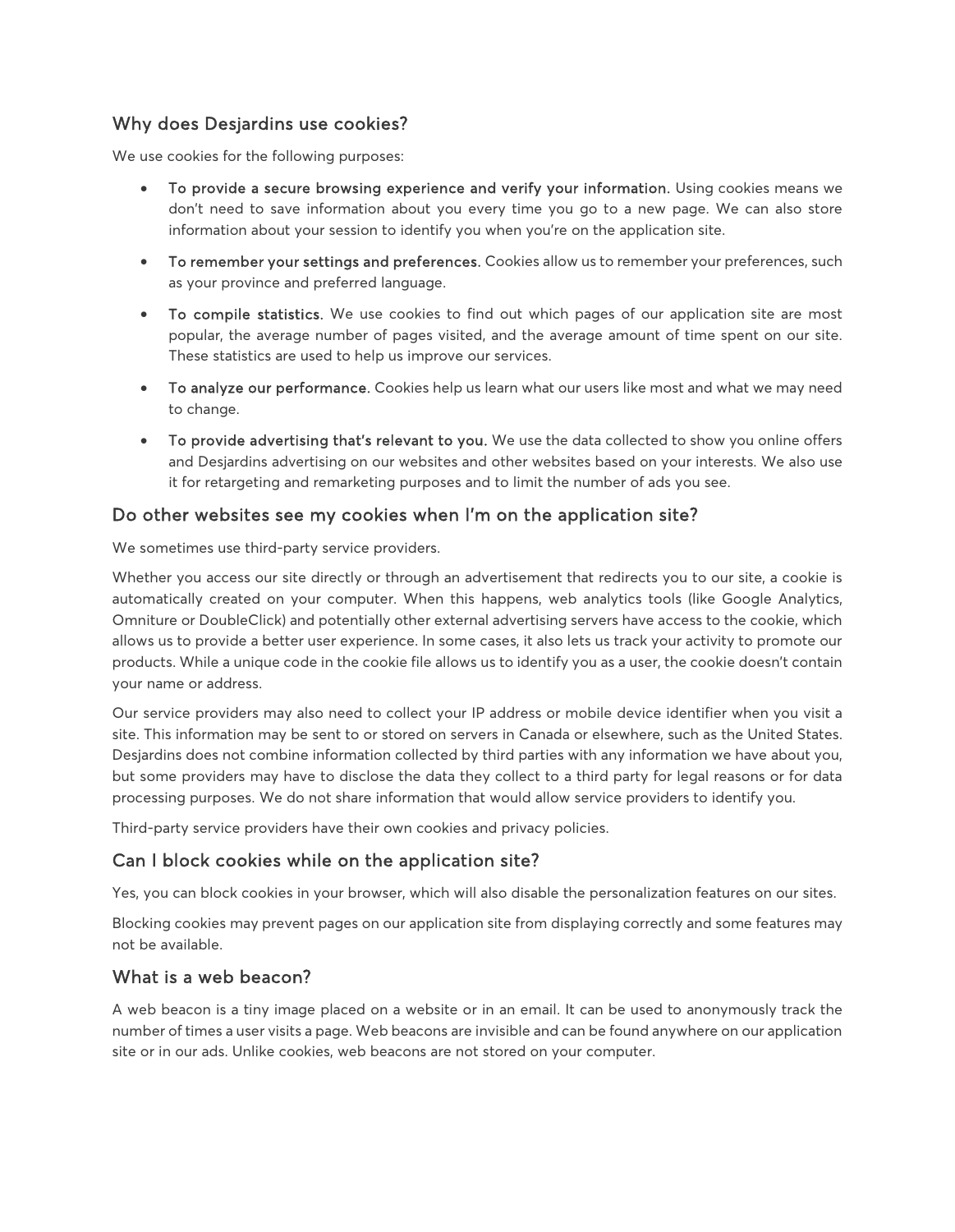# Why does Desjardins use web beacons?

We use cookies and web beacons to customize our advertising based on your interests. When you visit our application site, our cookies and beacons let us know which pages you're interested in so we can show you relevant advertising. This technology does not use any identifying personal or financial information, but it may contain a unique identifier for retargeting purposes. When you click an ad with a cookie or beacon, we may use it to track the ad campaign's response rate.

Desjardins also works with third-party advertising companies, such as DoubleClick and Facebook. These companies may collect and use information about your visits to our application site to deliver interest-based advertising. Desjardins does not share any identifying information with advertising companies.

Our advertising partners and other third parties may also use cookies or web beacons when you click ads or links to their websites or to their services on Desjardins websites. Our privacy policy does not apply to thirdparty websites or third-party advertisers.

# Links to third-party websites

For your convenience, Desjardins may provide links to third-party websites. Desjardins has no control over the content or operation of these sites or their privacy practices. Any personal information you provide through these sites is subject to the third party's privacy policy. You are responsible for reading the policy to ensure your privacy is being adequately protected.

# Email policy

Desjardins may contact you by email. However, we will never ask you to disclose confidential information, and our emails will never include links to transaction sites.

## **Privacy**

Desjardins has rules in place to protect your personal information.

- Desjardins does not share any of your information without your consent.
- Desjardins employees are not permitted to ask you for your password or personal identification number (PIN).
- Desjardins employees are not permitted to ask for your personal information (such as your debit card number, date of birth or social insurance number) by phone, except as part of our regular procedures to confirm your identity when you call us.
- Desjardins Group has updated its internal telemarketing rules to reflect [National Do Not Call List](https://www.desjardins.com/ca/privacy/national-do-not-call-list/index.jsp) rules.

## Use and retention of information

Desjardins may establish general rules and limits for use of the application site. These rules and limits include, but are not limited to, the maximum number of days your file can be inactive and the maximum number of times you can access the site over a set period (as well as the maximum length of each session).

## Changes to the Service

Desjardins reserves the right to modify or to temporarily or permanently suspend all or part of the Service at any time without notice. We cannot be held liable toward you or any third party for any Service changes, suspensions or interruptions.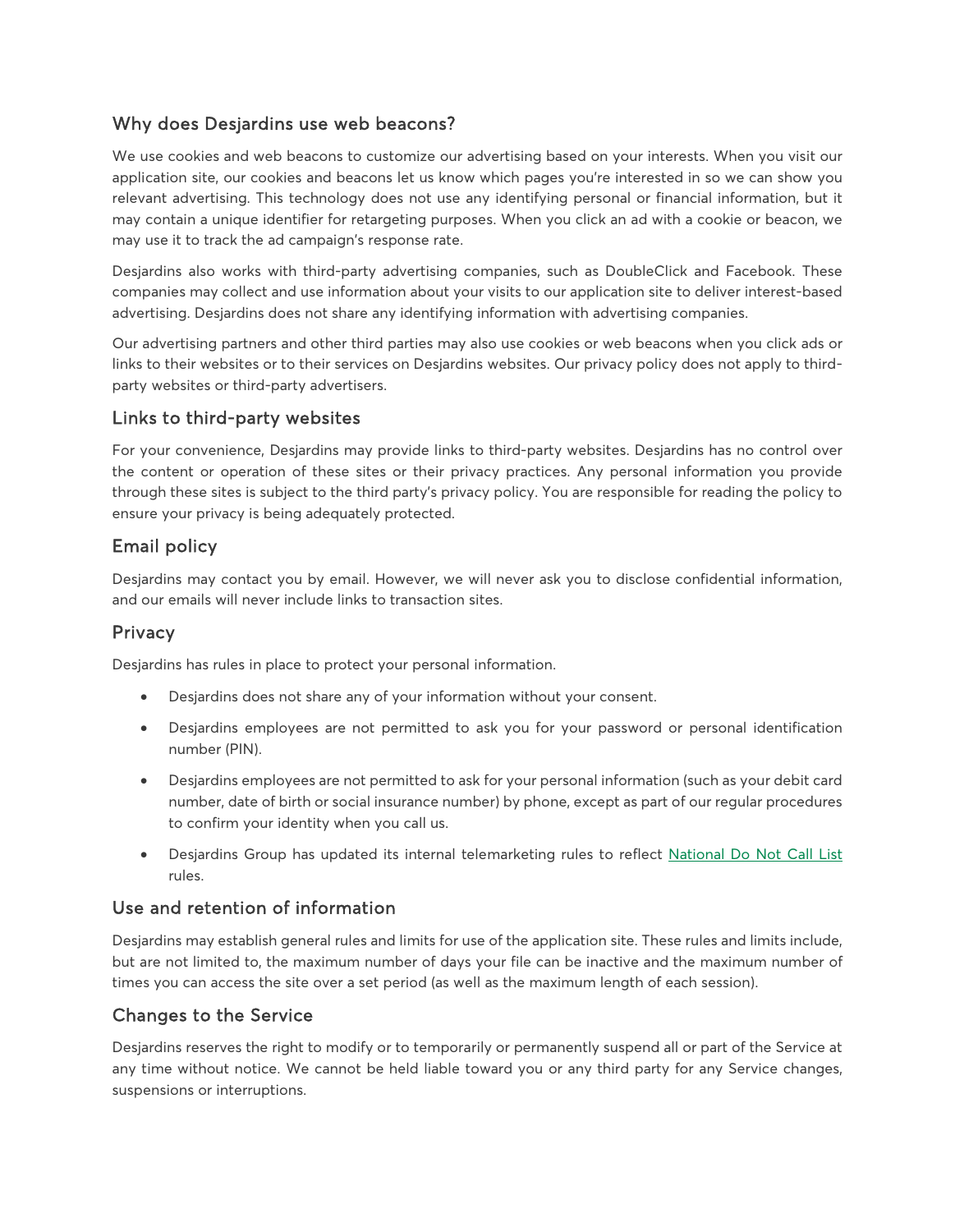# **Termination**

Desjardins reserves the right to terminate the access associated with your email address and password to all or part of the Service and may even delete your profile.

Desjardins may also move or remove any content on the application site, for any reason whatsoever, including lack of use or a reasonable belief that you have violated the terms of use.

Desjardins will not notify you if your access to the Service under these terms has been terminated. Desjardins reserves the right to deactivate or delete any content or file at any time with immediate effect. We may also refuse future access to these files and the Service.

Desjardins cannot be held liable toward you or any third party for the termination of your access to the application site.

## Desjardins's intellectual property rights

The Service and any software or applications used in relation to the application site (the "Software and Applications") may contain confidential information that is protected under intellectual property law or other applicable legislation.

Content on the application site and in the advertising and information provided by the Service, or by merchants through the Service, is protected by copyright, trademark, patent and other property-rights laws. Content remains the property of Desjardins, our licensors or the person recognized as the content provider.

The application site is protected under copyright law as a collective work or compilation as defined in Canadian and foreign laws.

Except when specifically authorized by Desjardins, you may not:

- copy, alter, rent, borrow, sell, distribute or create derivative works based in whole or in part on the content, the Service, or the Software and Applications
- reverse-engineer, disassemble or attempt to find the source code in any other manner (except in cases prescribed by law), sell, assign, sub-license or transfer in any manner whatsoever any right to the Software and Applications
- alter the content or the Software and Applications in any way or use altered versions of the Software and Applications for purposes including, but not limited to, gaining unauthorized access to the Service
- access the Service through means other than the interface provided by Desjardins for this purpose
- use the application site or its content, in whole or in part, for any purpose other than those stated in these terms of use

## **Warranty**

The Service is provided to you "as available." Desjardins disclaims any warranty, express or implied, including, but not limited to, warranties of quality and compatibility of the Service for a particular purpose and the nonviolation of the terms of use by Service users.

Desjardins does not warrant that:

- the Service will be uninterrupted, available, secure or free from error
- results obtained while using the Service will be reliable and accurate